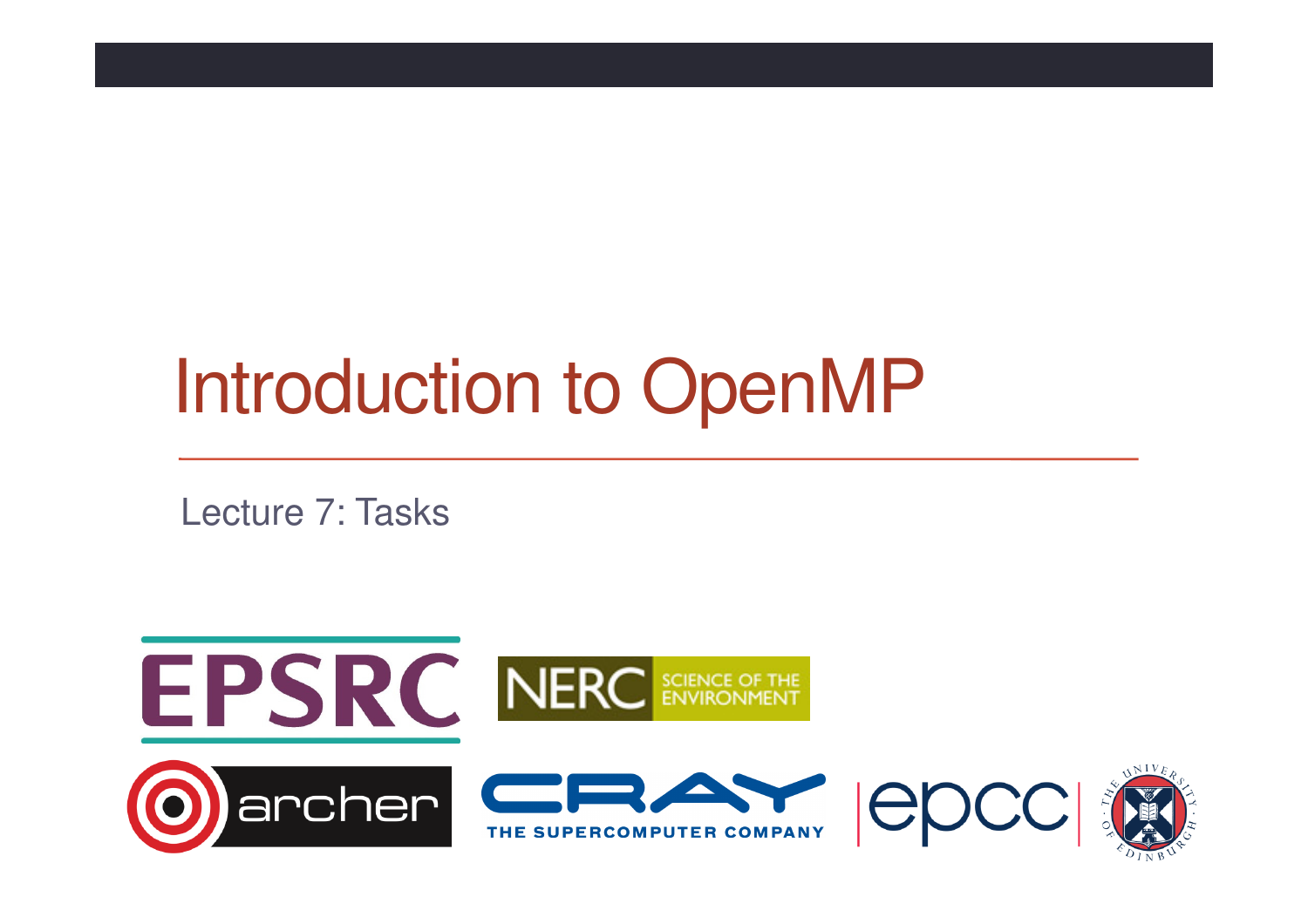## OpenMP tasks

- •The task construct defines a section of code
- • Inside a parallel region, a thread encountering a task construct will package up the task for execution
- • Some thread in the parallel region will execute the task at some point in the future



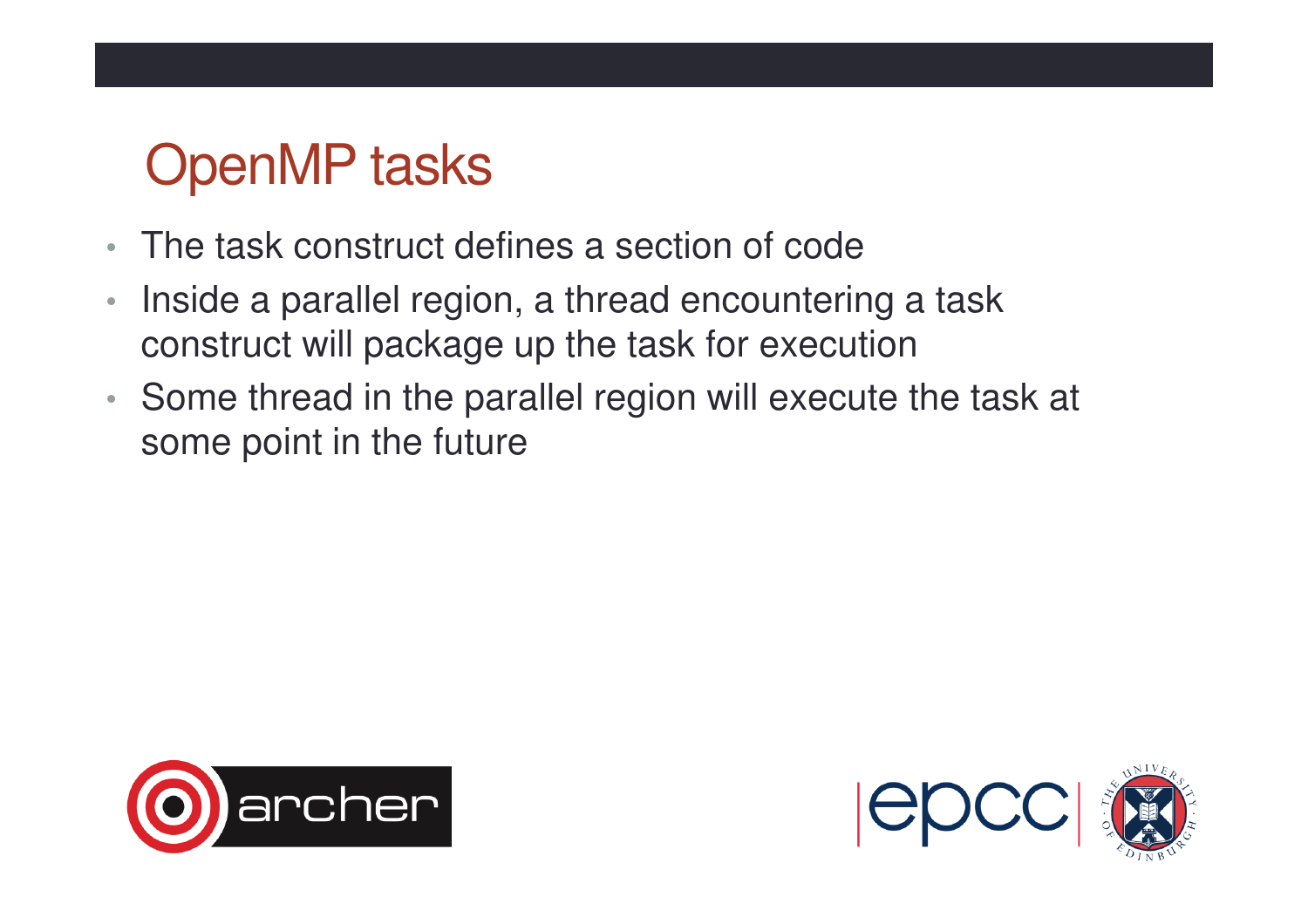# **task** directive

Syntax:

Fortran:

**!\$OMP TASK** [clauses]structured block**!\$OMP END TASK**

 $C/C_{++}$ :

**#pragma omp task** [clauses]

structured-block



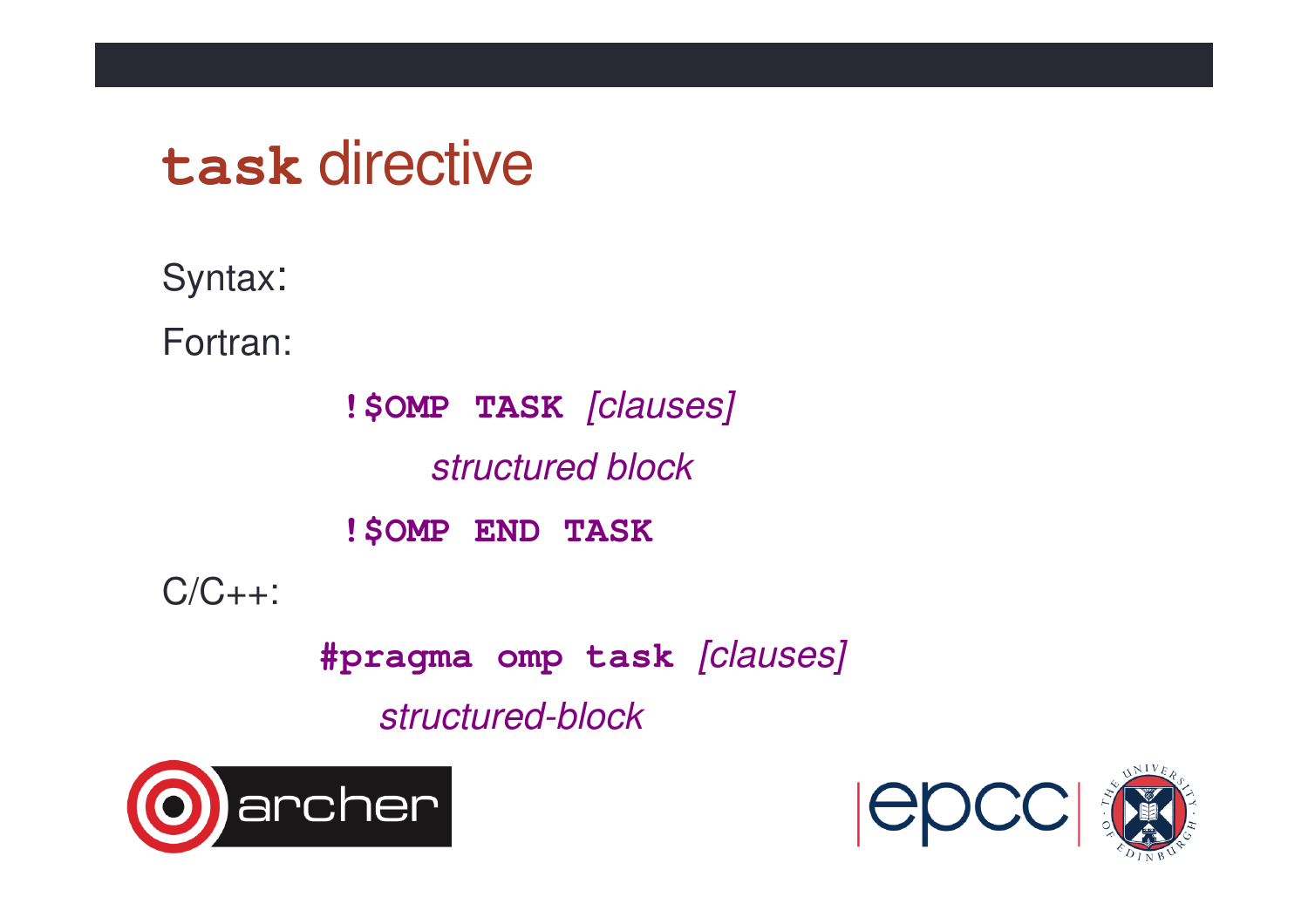# Data Sharing

- The default for tasks is usually firstprivate, because the task may not be •executed until later (and variables may have gone out of scope).
- Variables that are shared in all constructs starting from the innermost enclosing parallel construct are shared.

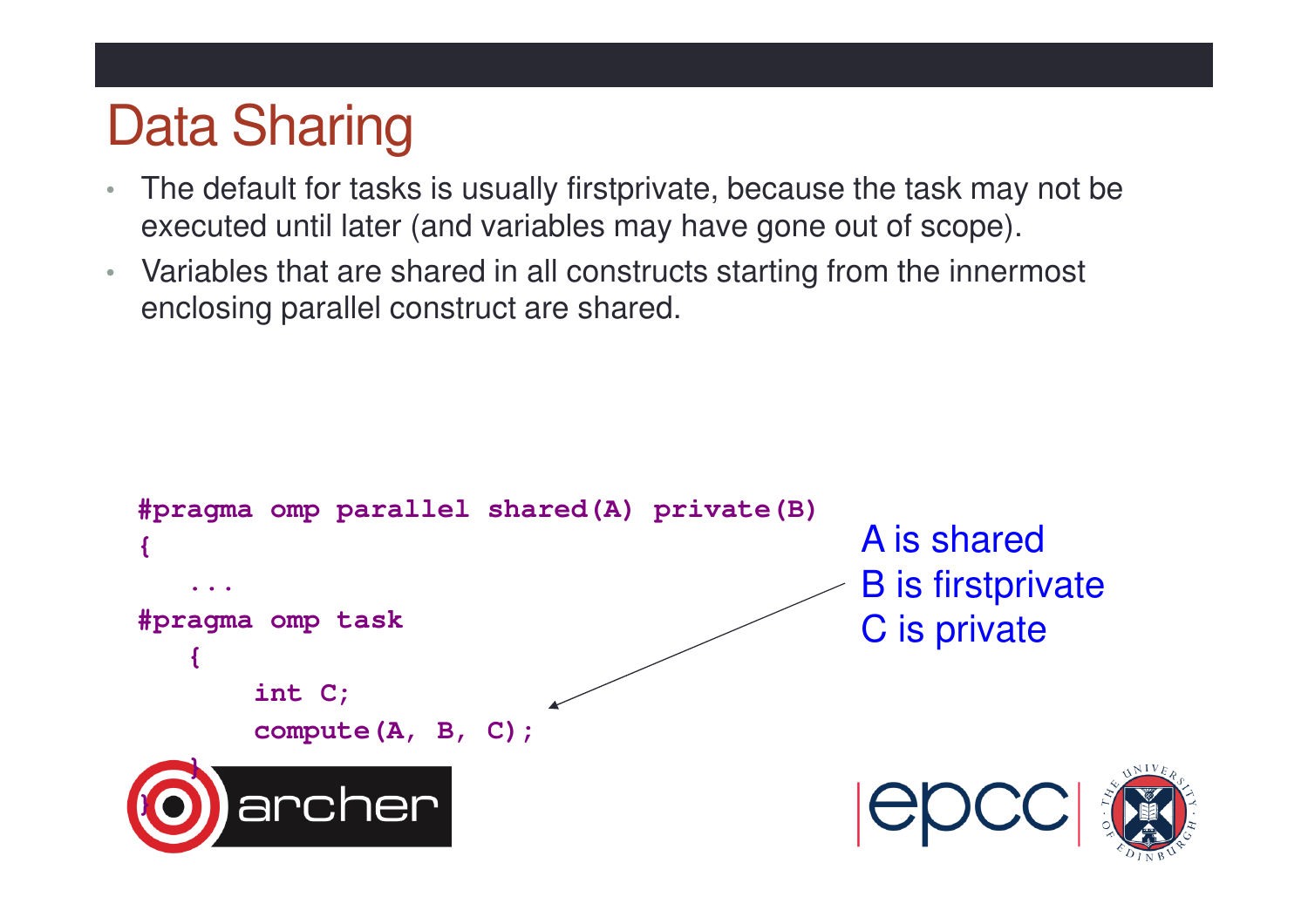### When/where are tasks complete?

- At thread barriers (explicit or implicit)
	- applies to all tasks generated in the current parallel region up to the barrier
- At taskwait directive
	- i.e. Wait until all tasks defined in the current task have completed.
	- Fortran: **!\$OMP TASKWAIT**
	- C/C++: **#pragma omp taskwait**
	- Note: applies only to tasks generated in the current task, not to "descendants"



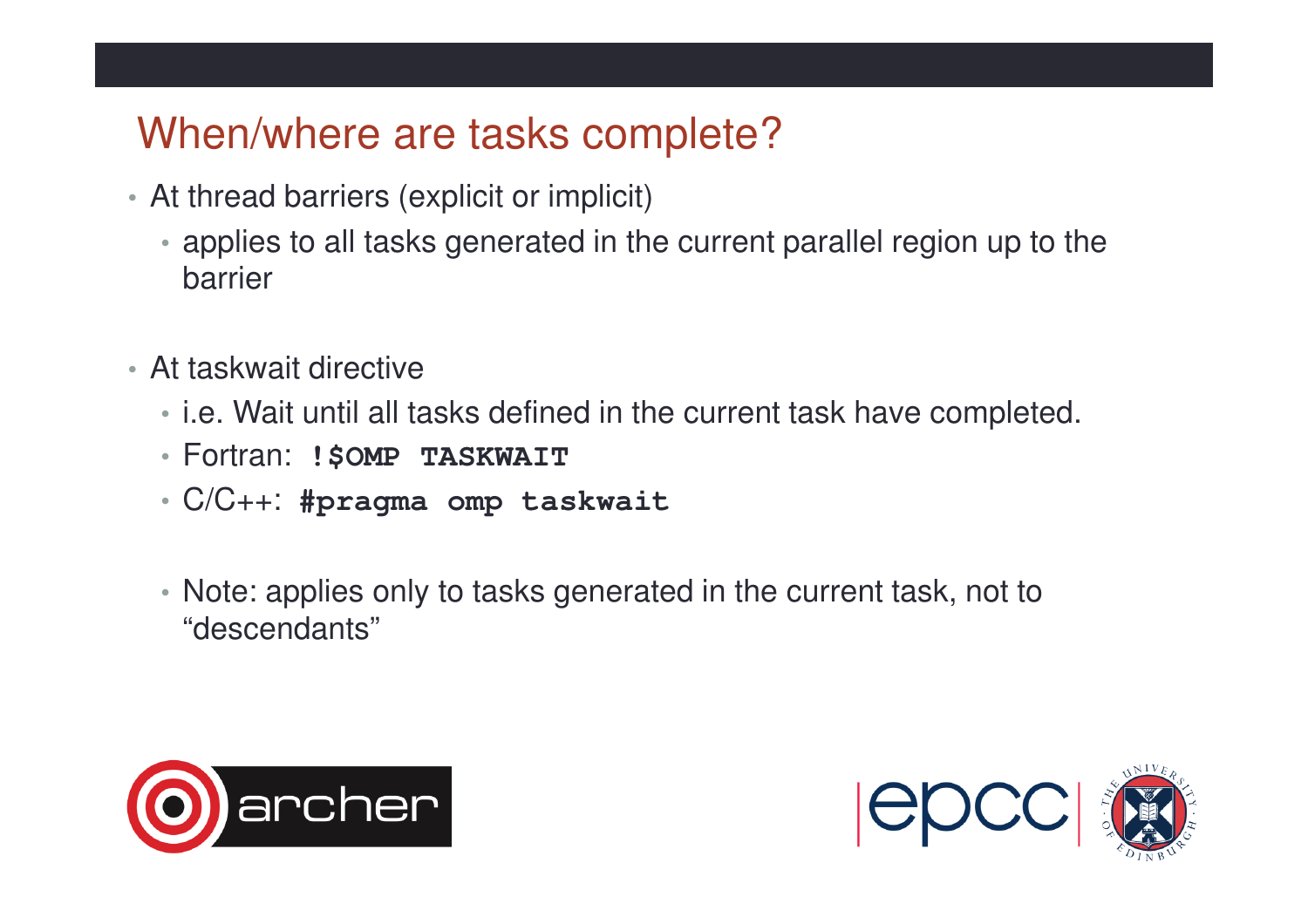```
Examplep = listhead ;while (p) { 
process (p);p=next(p) ;}
```
- •Classic linked list traversal
- Do some work on each item in the list
- Assume that items can be processed independently
- •Cannot use an OpenMP loop directive



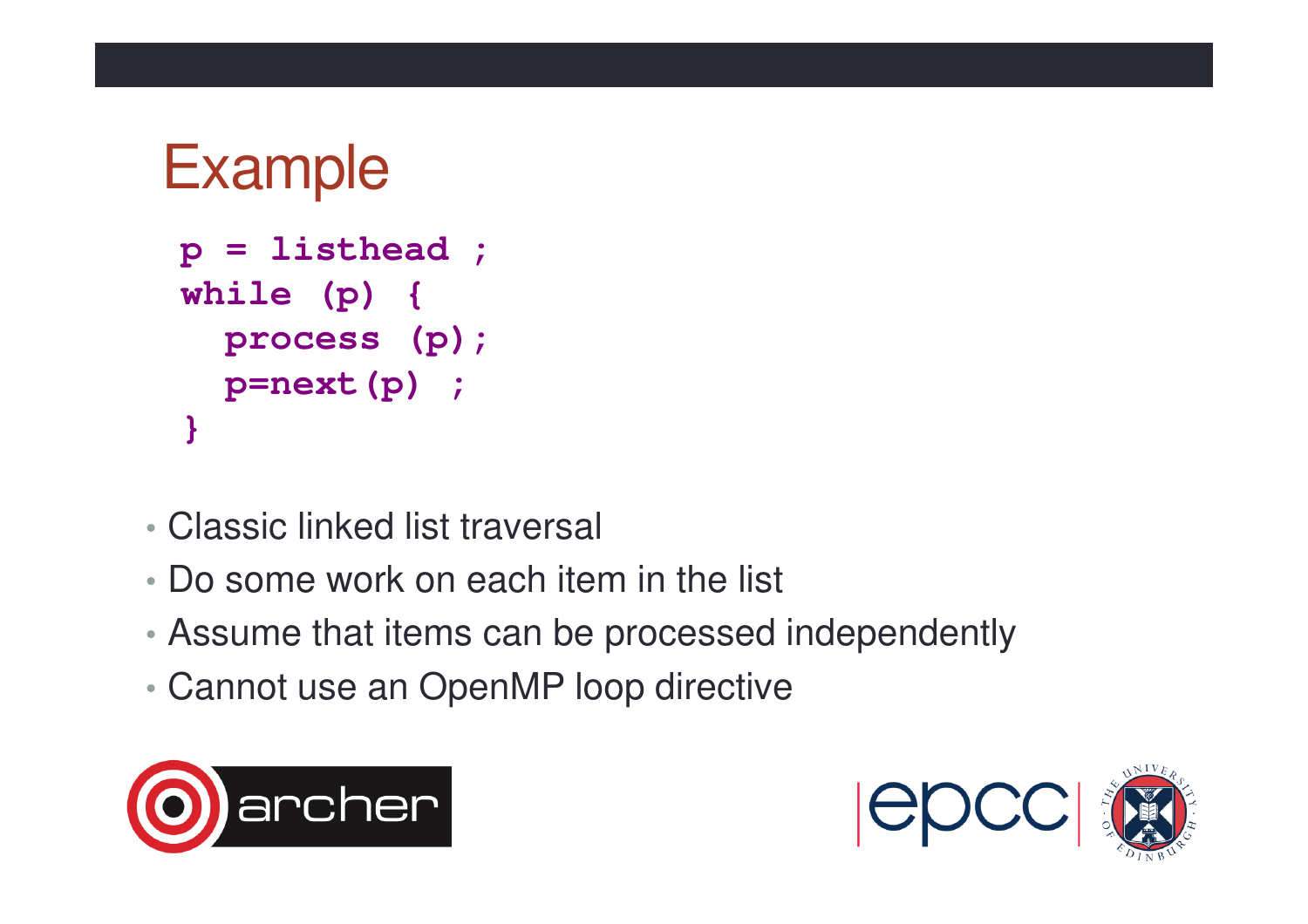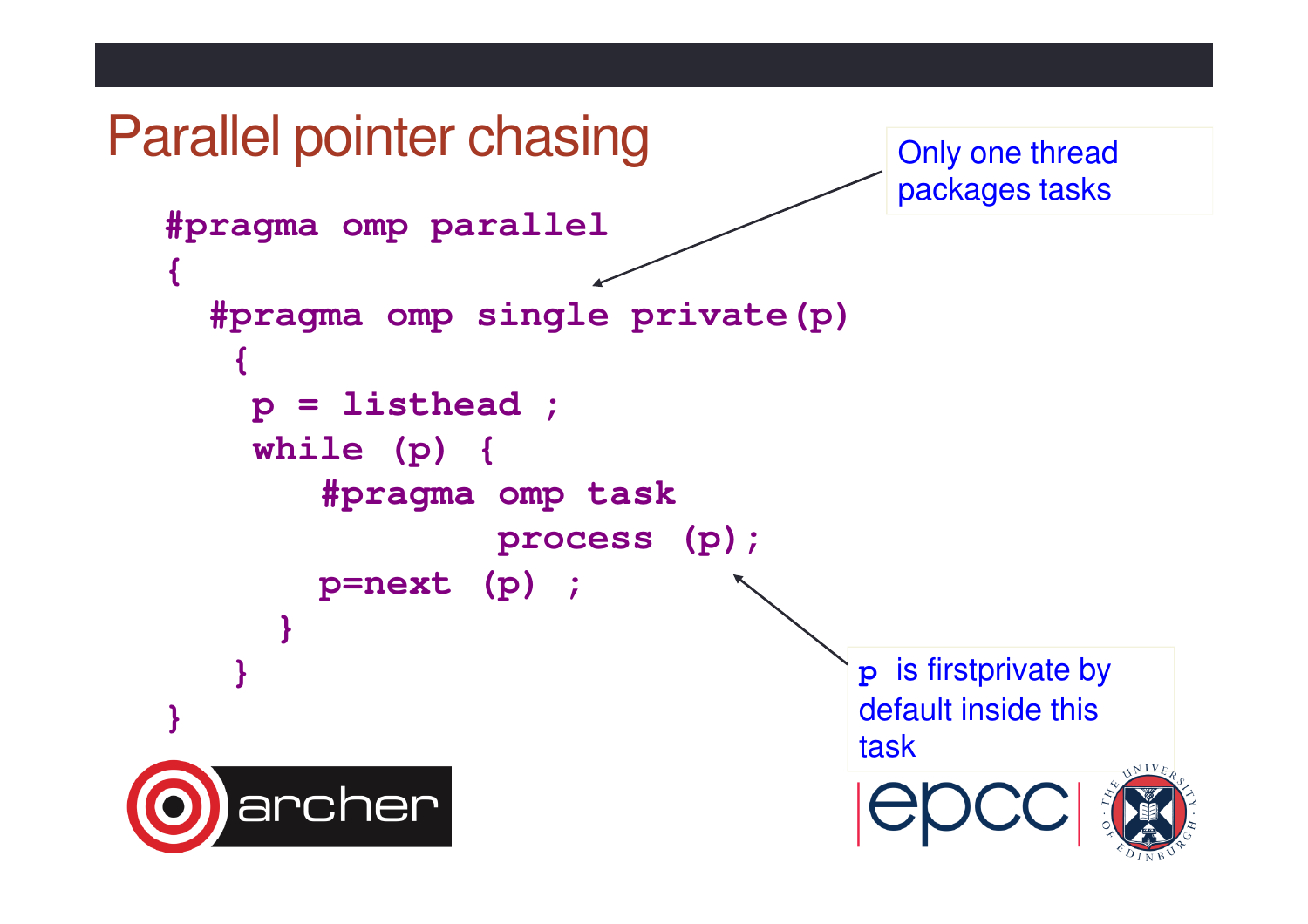## Parallel pointer chasing on multiple lists

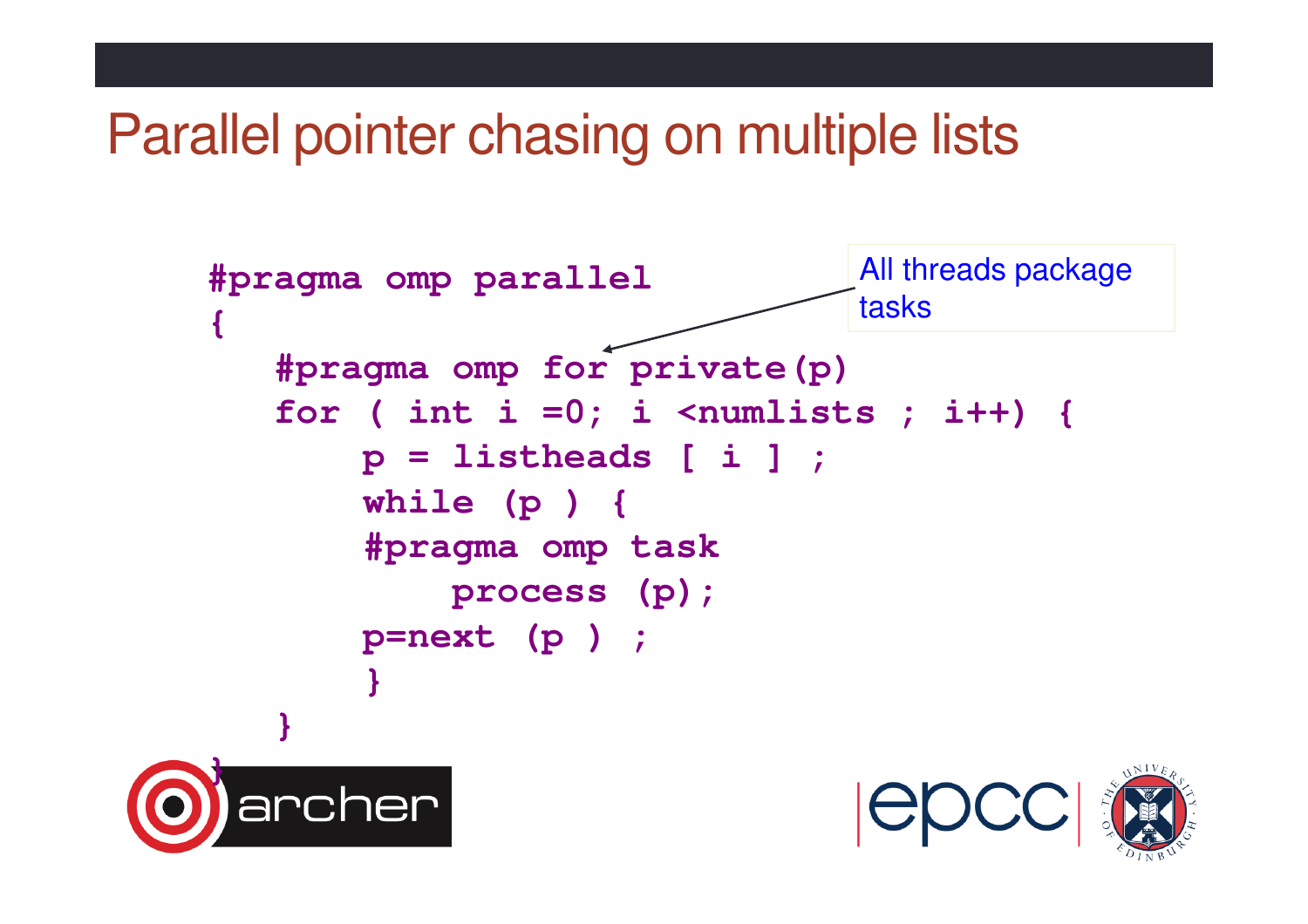### Example: postorder tree traversal

- Binary tree of tasks
- Traversed using a recursive function

rcher

• A task cannot complete until all tasks below it in the tree are complete

```
void postorder(node *p) {if (p->left)
#pragma omp task
postorder(p->left);if (p->right)
#pragma omp taskpostorder(p->right);#pragma omp taskwaitprocess(p->data);}Parent task suspended until children tasks complete
```
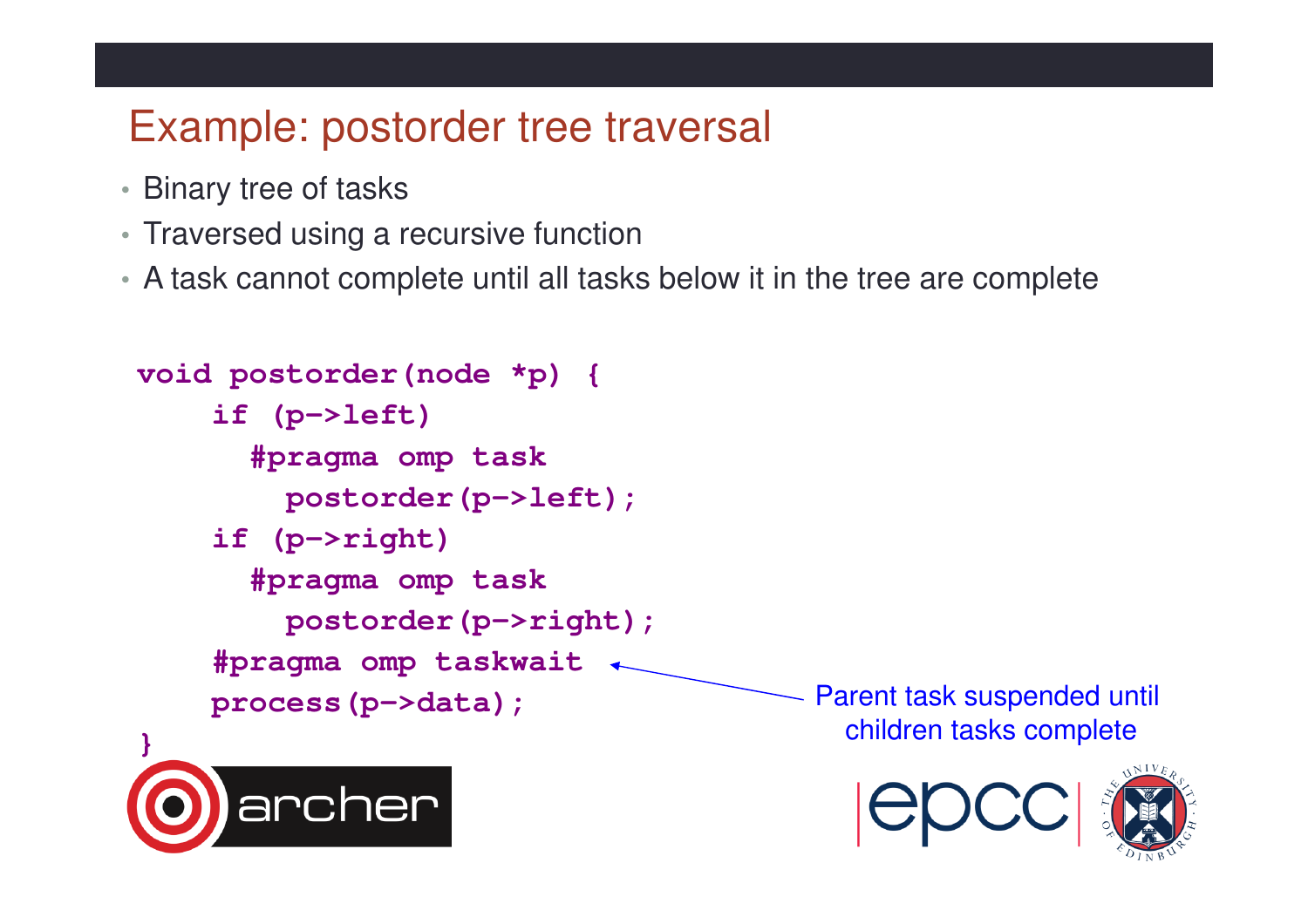## Task switching

- • Certain constructs have task scheduling points at defined locations within them
- When a thread encounters a task scheduling point, it is allowed to suspend the current task and execute another (called task switching)
- It can then return to the original task and resume



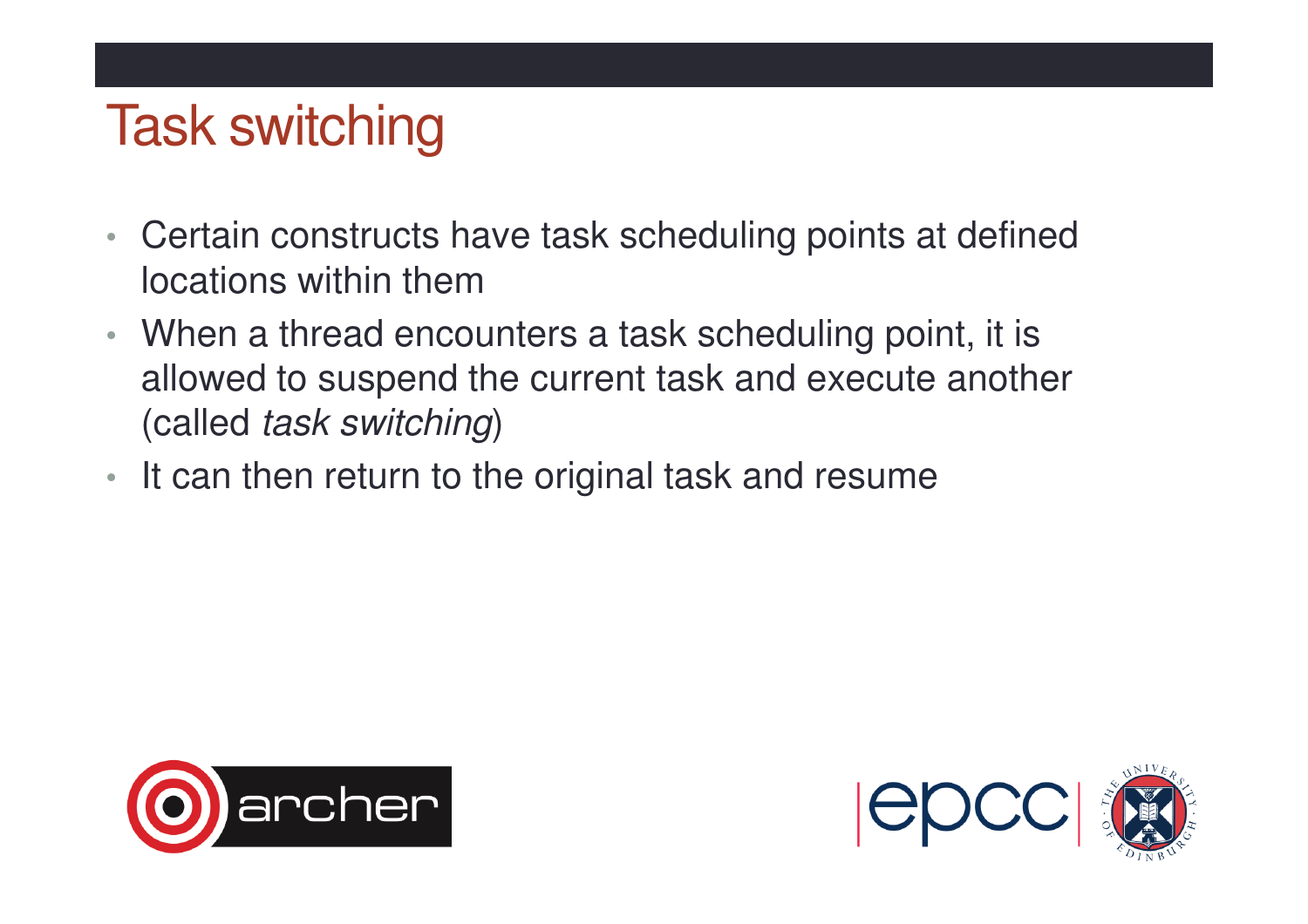### Task switching

```
#pragma omp single{for (i=0; i<ONEZILLION; i++)#pragma omp task
process(item[i]);}
```
- Risk of generating too many tasks
- •Generating task will have to suspend for a while
- With task switching, the executing thread can:
	- execute an already generated task (draining the "*task pool*")
	- execute the encountered task



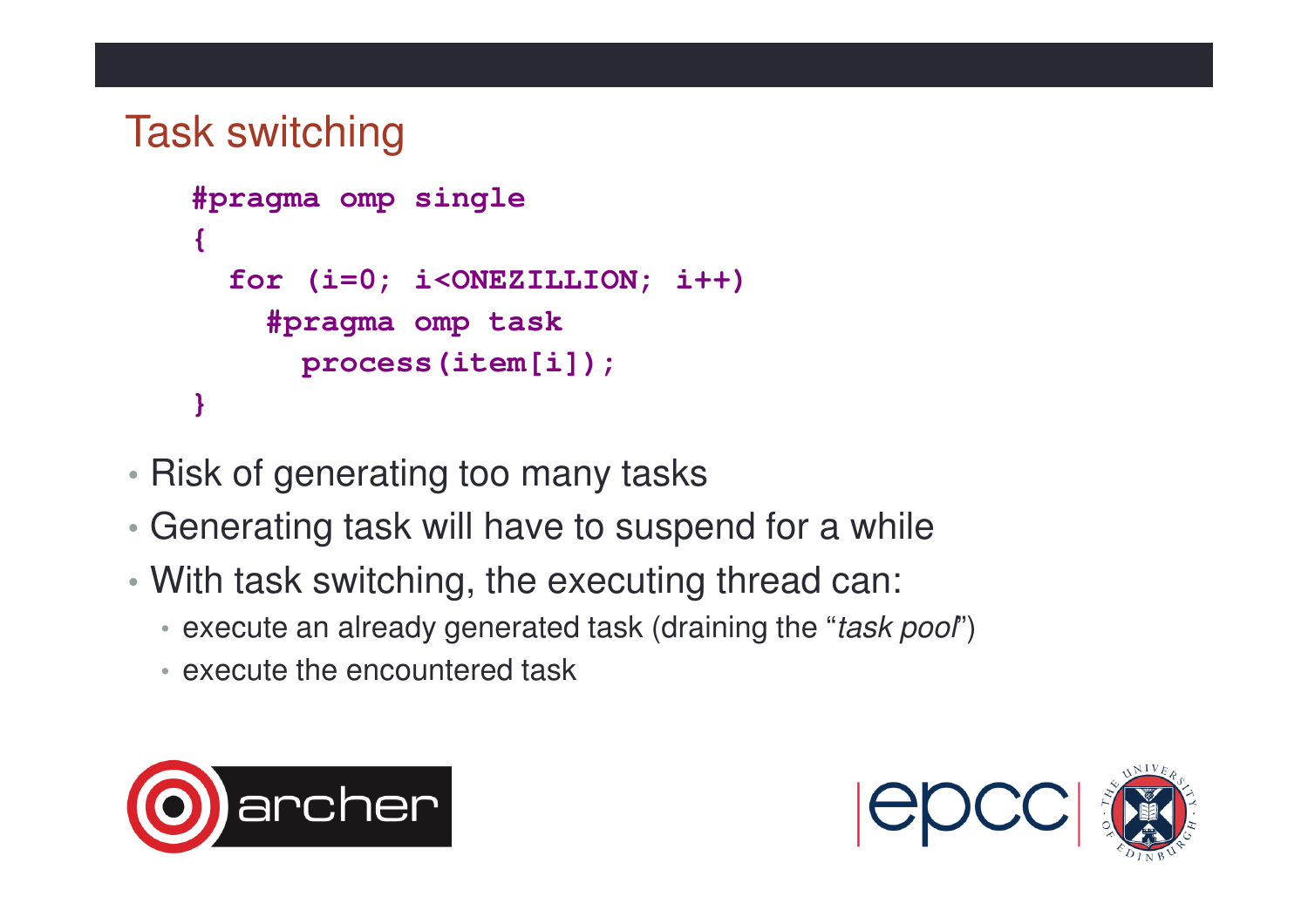# Using tasks

- Getting the data attribute scoping right can be quite tricky•
	- default scoping rules different from other constructs
	- as ever, using **default(none)** is a good idea
- • Don't use tasks for things already well supported by OpenMP
	- e.g. standard do/for loops
	- the overhead of using tasks is greater
- $\bullet$  Don't expect miracles from the runtime
	- best results usually obtained where the user controls the number and granularity of tasks